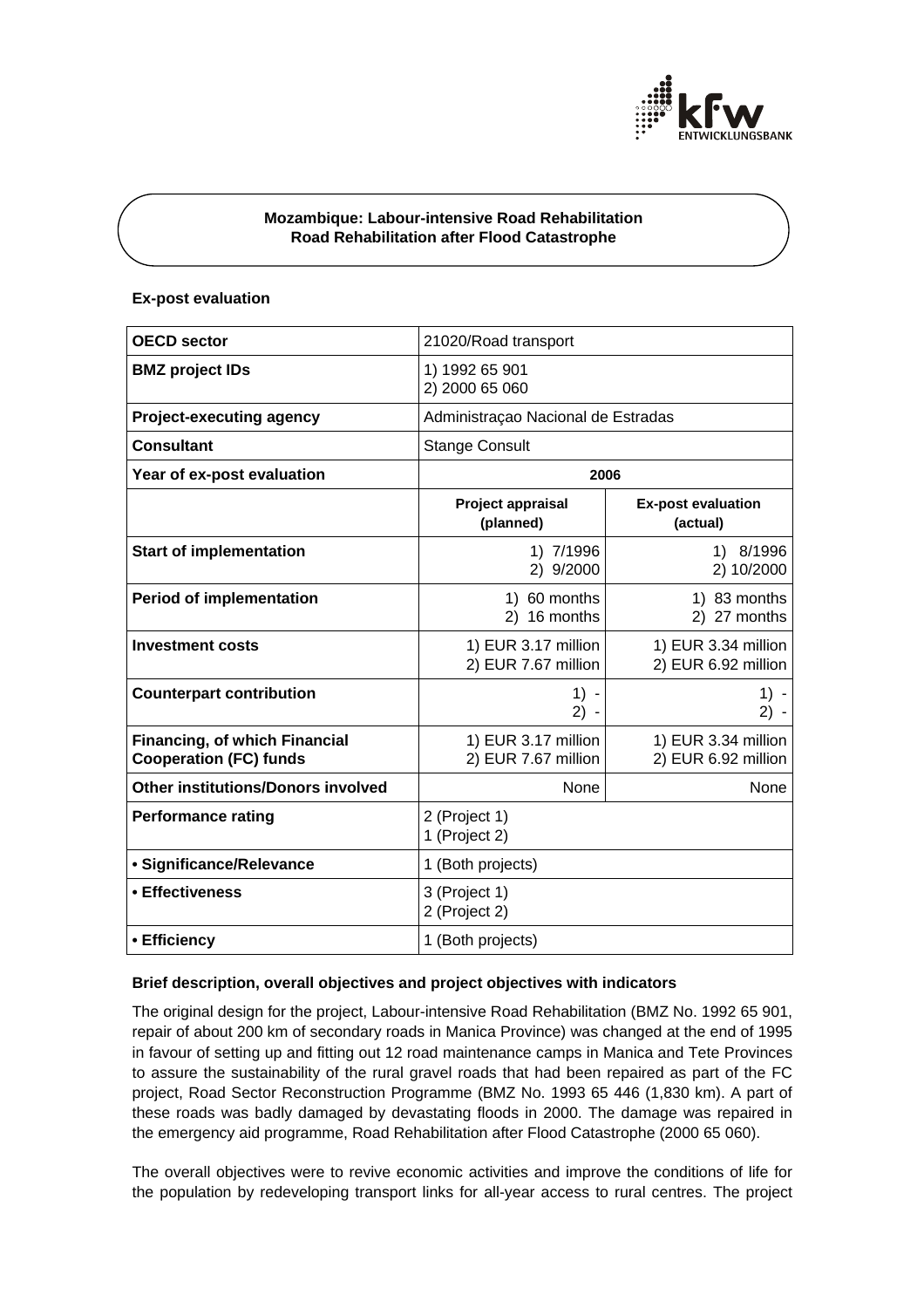objectives were to maintain all-year-round, timesaving and cost-effective trafficability of the priority gravel roadways in Manica and Tete Provinces through adequate road maintenance and the restoration of all-year trafficability of priority roads in Manica and Sofala Provinces after the flood disaster.

The attainment of the overall objectives was to be measured by a qualitative assessment of demographic trends, a rise in agricultural production and improvement in goods and services provided in the programme regions. Indicator targets for project objectives achievement were: Average driving speed of 60 km/h, a traffic volume of at least 20 vehicles/day on the repaired roads and 83 vehicles/day on the Revué Bridge as well as all-year trafficability of the stretches of road rehabilitated after the flood disaster.

## **Programme design/Major deviations from original programme planning and main causes**

Project 1992 65 901: After amendment of the original project design, the main measures of the modified project comprised the construction and equipment of altogether 12 road maintenance camps (7 in Manica and 5 in Tete) and fitting them out with machinery, equipment and tools needed for routine road maintenance (incl. building supervision and coordination by a consultant as well as training and advisory measures for the executing agency and the camp personnel for a total of 160 expert days). The project scope also included the construction of a one-lane, 110 m-long steel-concrete bridge over the Revué River.

Project 2000 65 060: The programme measures aimed at repairing the damage (including erosion damage and repair and construction of bridges) caused by the disastrous floods in 2000 to priority roads on secondary and tertiary roadways over a total length of 378 km in Manica and Sofala Provinces, which rapidly restored their trafficability.

## **Key findings of impact analysis and performance rating**

Role of the road sector: Owing to the geographical length of Mozambique (North-South: approx. 2,000 km), operational roadways play a key role for the social and economic development and integration of the country and make up an essential factor in poverty reduction, particularly in the rural regions and for the development of agriculture, where more than 80% of the population earn a livelihood. The still underdeveloped transport infrastructure and the resultant high transport costs hamper the marketing of surplus agricultural produce. At about 29,300 km, the length of the classified roadways has remained largely constant as compared with the initial situation in 1993. Over the last 5 years, road haulage has recorded annual growth rates of about 27%.

In several steps since 1999, there has been a far-reaching reorganization of tasks in the road sector. Altogether, the sectoral reforms aimed at decentralizing responsibilities, involving the private sector more and separating road policymaking, management and finance by reallocating operative tasks to individual, largely autonomous institutions (Administraçao Nacional de Estradas (ANE) and the Road Fund). Road maintenance is accorded top priority by the government, while rehabilitation or construction of new roads is only considered if the requisite financial resources are available for upkeep. While total costs for routine road maintenance have already been covered for some years from fuel taxes and transit charges, for lack of finance for periodical upkeep to a set schedule the government only carries out specific repair measures on certain stretches to keep them trafficable. Road rehabilitation and roadway extensions are largely carried out using donor funds.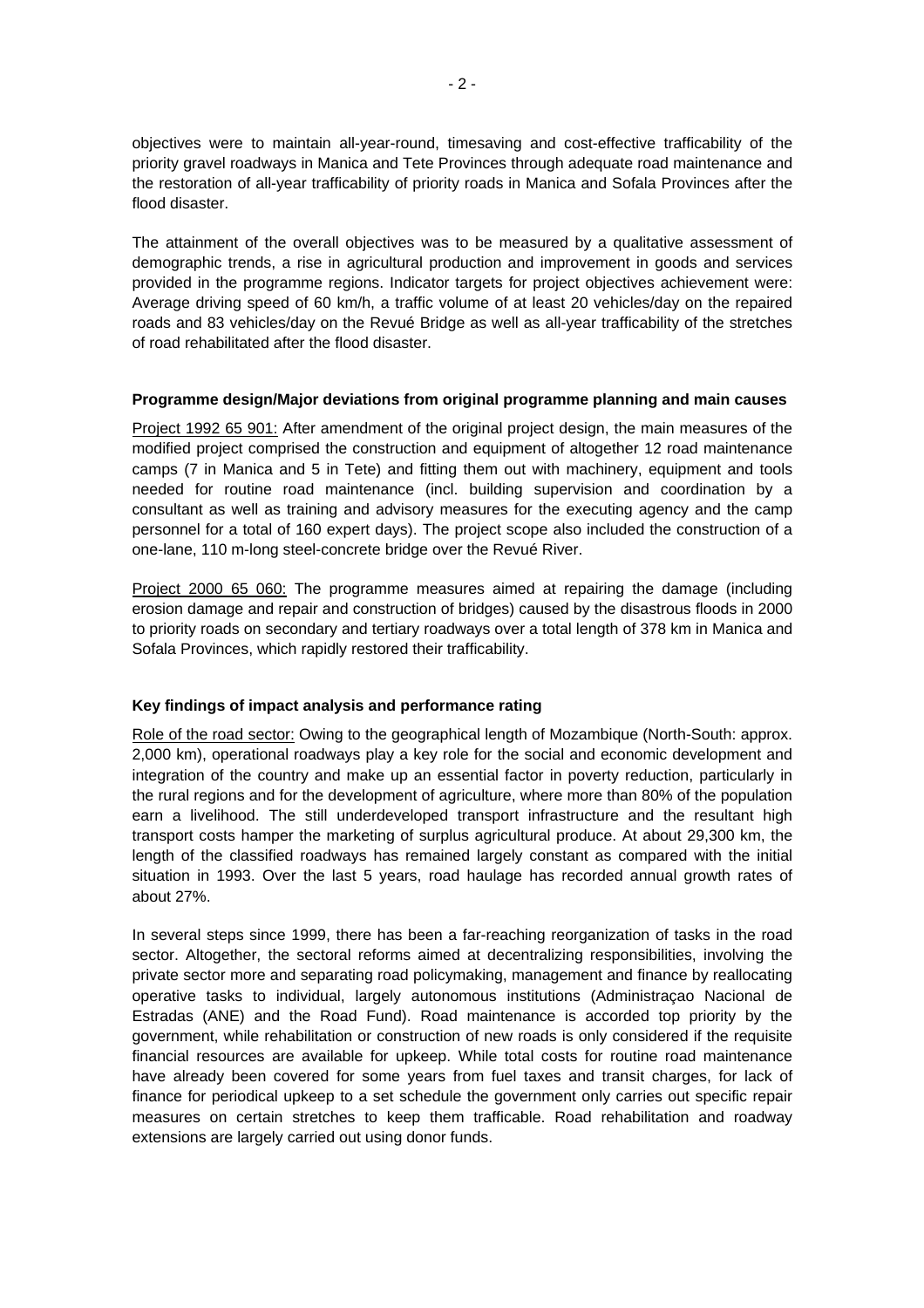Objectives achievement: The conditions of life for the rural population have improved distinctly in the two provinces since 1996 and a major necessary, if not sufficient, contributory factor for this was the improvement in the transport infrastructure through the rehabilitation and maintenance of rural roads in both provinces. Access to public goods and services (education, health stations, markets, agricultural extension, drinking water supply, etc.) has improved between 1997 and 2003 by 74% in Manica Province and by 93% in Tete Province. In the same period, the share of the poor population has declined in Tete Province from 82% to 60% and from 63% to 44% in Manica Province. The production of staple foods (maize+millet) rose between 1996 and 2003 in Tete by some 50,000 t or 33% and in Manica by 94,000 t or 84%. In 1996, virtually no cash crops were planted, whereas in the two provinces in 2003 about 6,700 tonnes of cotton and some 23,000 tonnes of tobacco were produced, which has induced several multinational companies to locate processing facilities to Tete Province in recent years.

On weighed average for all stretches, the traffic volume on the rural roads financed from FC amounted to 71 vehicles a day (project target: > 20 vehicles/day). The volume of traffic on the bridge over the Revué River amounts to 159 vehicles (project target: 83 vehicles/day). On the vast majority of the stretches, vehicles can reach an average driving speed of 60 km/h. All roads financed from FC funds are passable all year round. The overall objective and project objective indicators were thus reached or surpassed.

Operation: On the whole, the maintenance camps and their equipment are in a good condition. Written-off and defunct equipment has been replaced from own reserves. The routine maintenance measures under the camp system were carried out continuously and systematically throughout the year and achieved better quality results as compared with routine maintenance without road camps. The camp system introduced as a pilot measure by the project under review is now in use in other provinces, too. The costs for the camp-based routine maintenance measures ranged between approx. 35-55% under the costs for routine maintenance without road maintenance camps. Also thanks to the better quality of the campbased road maintenance, the necessary, costly, periodical maintenance measures could be conducted at longer intervals. Despite the quality advantages of camp-based routine maintenance, the scale of the periodical maintenance measures still fell short of real requirements. With budget funds short, more selective repair measures were therefore conducted on degraded or erosion-prone stretches.

Macroeconomic, socio-economic assessment: The road repair and ongoing road maintenance have considerably reduced costs for passenger and goods traffic on the FC-financed stretches of road. Lower transport costs ease the burden on the regional population's household income and raise their mobility.

The repair of the flood damage on the roads and the systematic routine maintenance by the camps has secured durable, cost-effective and timesaving access to the rural regions, some of which were wholly or in large part inaccessible prior to the road repairs in the Road Sector Reconstruction Programme (1993 65 446). Thanks to the transport development of these regions, there has been a distinct rise and diversification in agricultural production, which has contributed to more income and less poverty in the rural population. In addition, access to public goods and services has improved significantly as a result of better transport facilities.

Most roads record an above-average high macroeconomic yield of between 27-158%, largely due to the unexpectedly high volume of traffic on the project roads.

The camp-based routine maintenance has proved effective and makes an important contribution to the sustainability of the roads financed from FC funds. The project executing agency sees the maintenance system introduced as a prototype for other regions in the country. One sustainability risk, however, is the postponement of periodical maintenance measures due to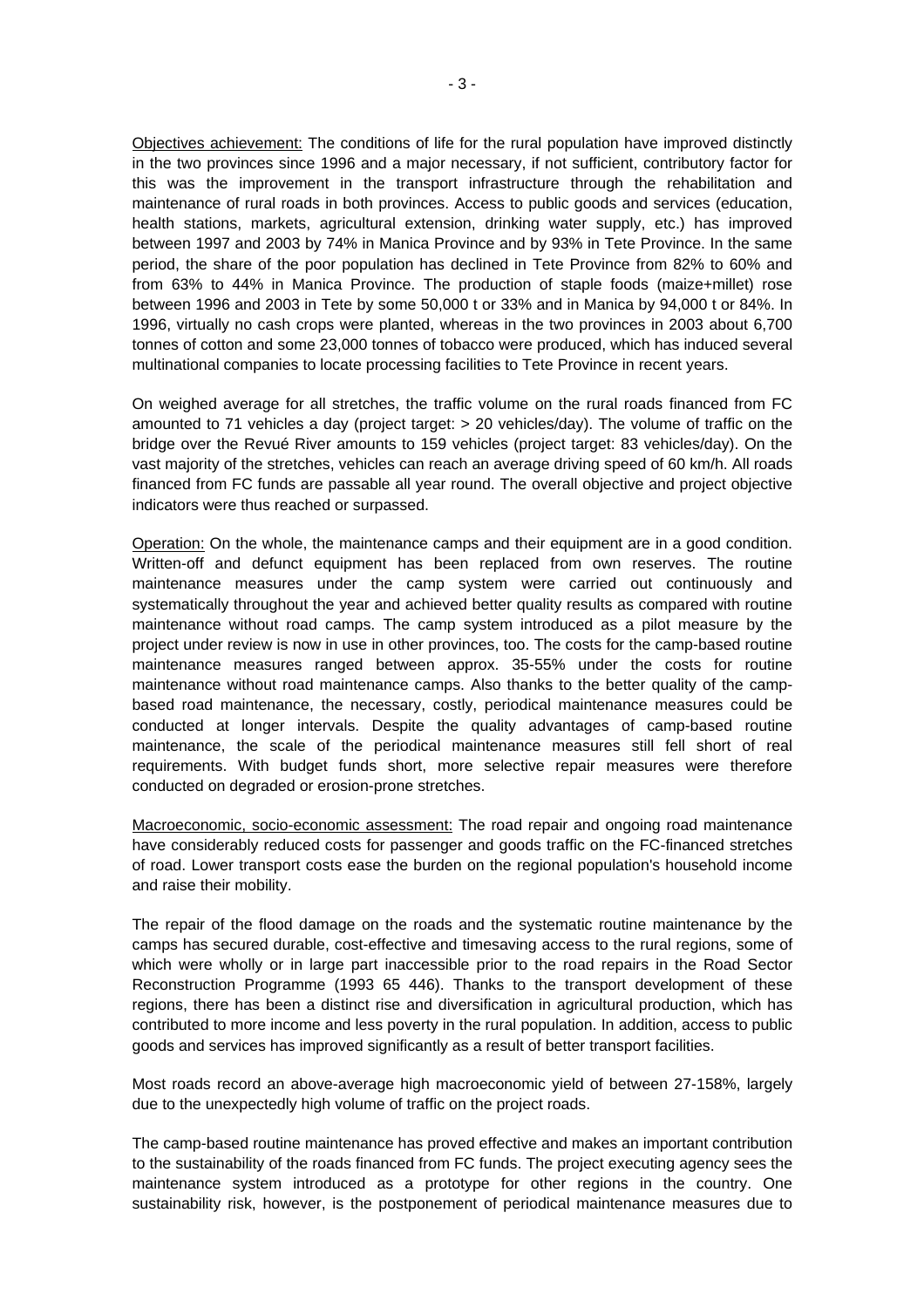lack of budget funds, although this is offset by the generally good quality of the camp-based routine maintenance and selective repair measures.

Summarizing, we assess the project impacts as follows:

- The project objectives of both projects were reached or surpassed by a clear margin. Of the roads financed from FC funds, 55% are in a good and 45% in an acceptable condition, even 9-10 years after their completion. Accounting for the sustainability risk due to delay in periodical maintenance measures, we gauge the effectiveness of Project 1992 65 901 as sufficient (Subrating: 3). Owing to the emergency aid focus of Project 2000 65 060, this deficit cannot be accorded the same status so that we can rate the effectiveness as satisfactory (Subrating: 2).
- The FC-funded roads repaired and rehabilitated after the flood disaster and the maintenance camps for their ongoing maintenance have been a key contributory factor to the significant improvement in the conditions of life for the rural population since (overall objective), as partly attested by a distinct rise in agricultural production and a reduction of poverty by about 20% in the two provinces. The camp-based road maintenance system was introduced as a pilot measure in the project under review and has proved to be effective. Due to their lower logistical costs as compared with conventional road maintenance, the maintenance camps are also particularly advantageous for small, local building firms. As a result of the favourable experience gained with the new scheme, it has also been introduced in other FC road projects and taken up by other donors and has thus had a capacity-building impact. We assess the significance and relevance of the projects as good (Subrating: 1).
- With one exception, the cost-benefit analysis of 8 representative stretches of road recorded above-average macroeconomic returns. The camp-based maintenance scheme was also more economical compared with the costs of conventional road maintenance. We therefore rate the allocative efficiency (high returns) and production efficiency (efficiency gains through introducing the maintenance scheme) of both projects as very good (Subrating: 1).

Based on the above subratings, altogether we attest Project 1992 65 901 satisfactory developmental efficacy (Rating 2) and Project 2000 65 901 good developmental efficacy (Rating 1).

## **Conclusions and recommendations**

- In suitable cases, the camp-based road maintenance approach can contribute to a more economical organisation for securing the sustainability of investments in the road sector. This applies in particular where the building sector lacks capacity or the rural areas are too sparsely populated for efficient alternatives in maintenance. As far as possible, implementation responsibility should be entrusted to private entrepreneurs and opportunities for privatizing the camps afforded by improvements in the general conditions should be taken. Given the general conditions in LDCs, the basic equipment and low technical and organizational requirements involved are enabling factors for road maintenance. The approach can promote the development of smaller companies, in the building sector in this case. Independent, qualified consultings play a major role for quality assurance in maintenance measures.
- Improving road infrastructure can make a significant contribution to poverty reduction in rural areas, particularly if the region possesses latent economic potential.